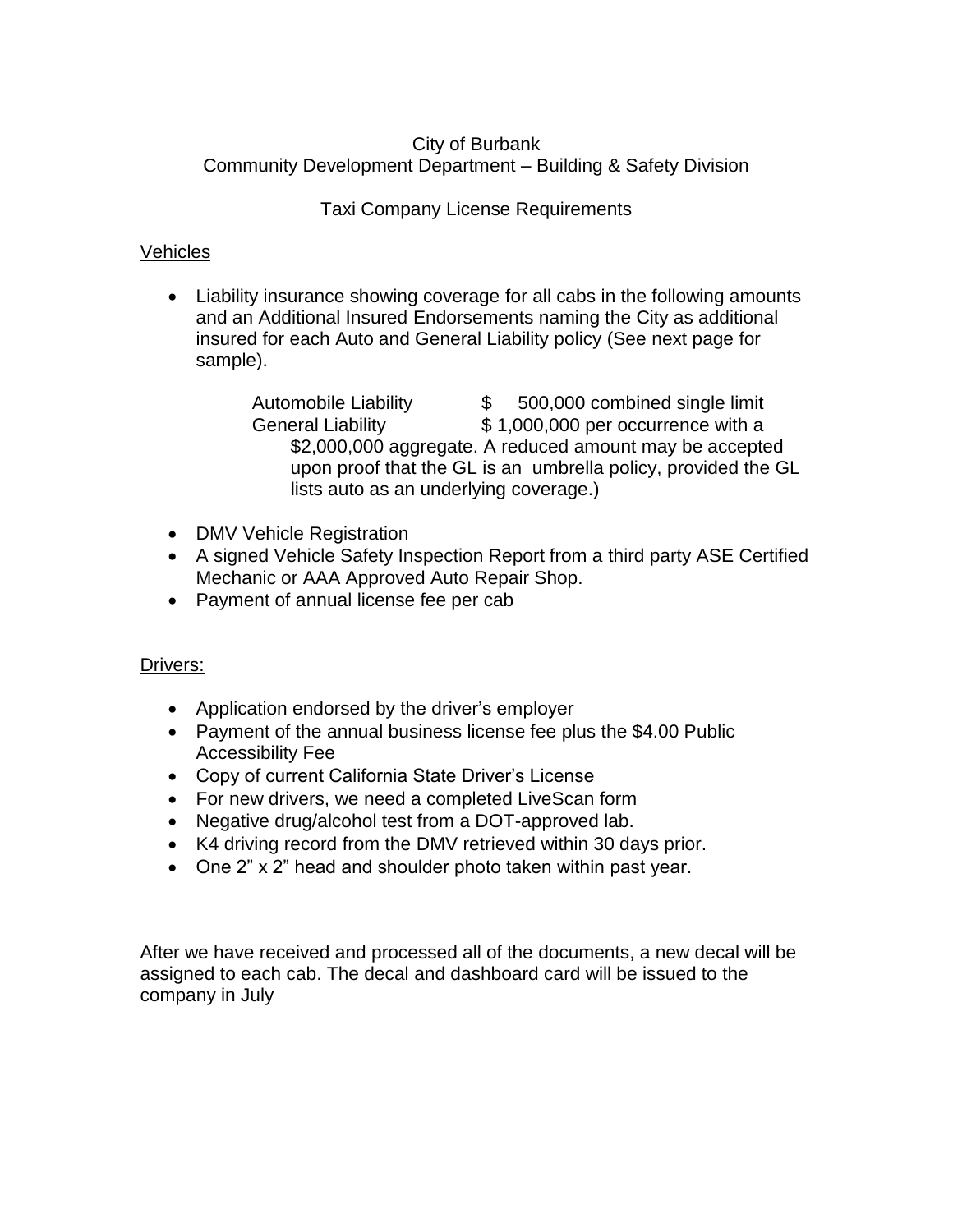# **ADDITIONAL INSURED ENDORSEMENT** (PERMITS)

#### Insurance Company:

This endorsement amends and modifies such insurance as is afforded by the provisions of Policy No. The relating to the following:

- $1.$ The City of Burbank, 275 East Olive Avenue, Burbank, CA 91502, its officers, employees, agents and representatives (collectively the "City") are named as additional insureds ("additional insureds") with regard to liability and defense of suits with respect to operations performed by the insured or on their behalf for which the City has issued a permit. This insurance does not apply to (a) "bodily injury", "property damage", "personal injury" or "advertising injury" arising out of operations performed for the City; or (b) "bodily injury" or "property damage" included within the "products-completed operations hazard."
- $2.$ With respect to claims arising out of the operations and uses performed by or on behalf of the named insured for which the City has issued a permit, such insurance as is afforded by this policy is primary and is not additional to or contributing with any other insurance carried by or for the benefit of the additional insureds.
- 3. This insurance applies separately to each insured against whom claim is made or suit is brought except with respect to the company's limits of liability. The inclusion of any person or organization as an insured shall not affect any right which such person or organization would have as a claimant if not so included.
- 4. With respect to the additional insureds, this insurance shall not be cancelled, or materially reduced in coverage or limits except after ten (10) days written notice has been given to the City of Burbank, Community Development Department, Building Division, 150 N. Third St., Burbank, CA 91502.

(Completion of the following, including countersignature, is required to make this endorsement effective.)

|                          | Policy No. _____________________ |
|--------------------------|----------------------------------|
|                          |                                  |
|                          | <b>Named Insured</b>             |
|                          |                                  |
|                          |                                  |
|                          |                                  |
| Revised: August 20, 2015 |                                  |